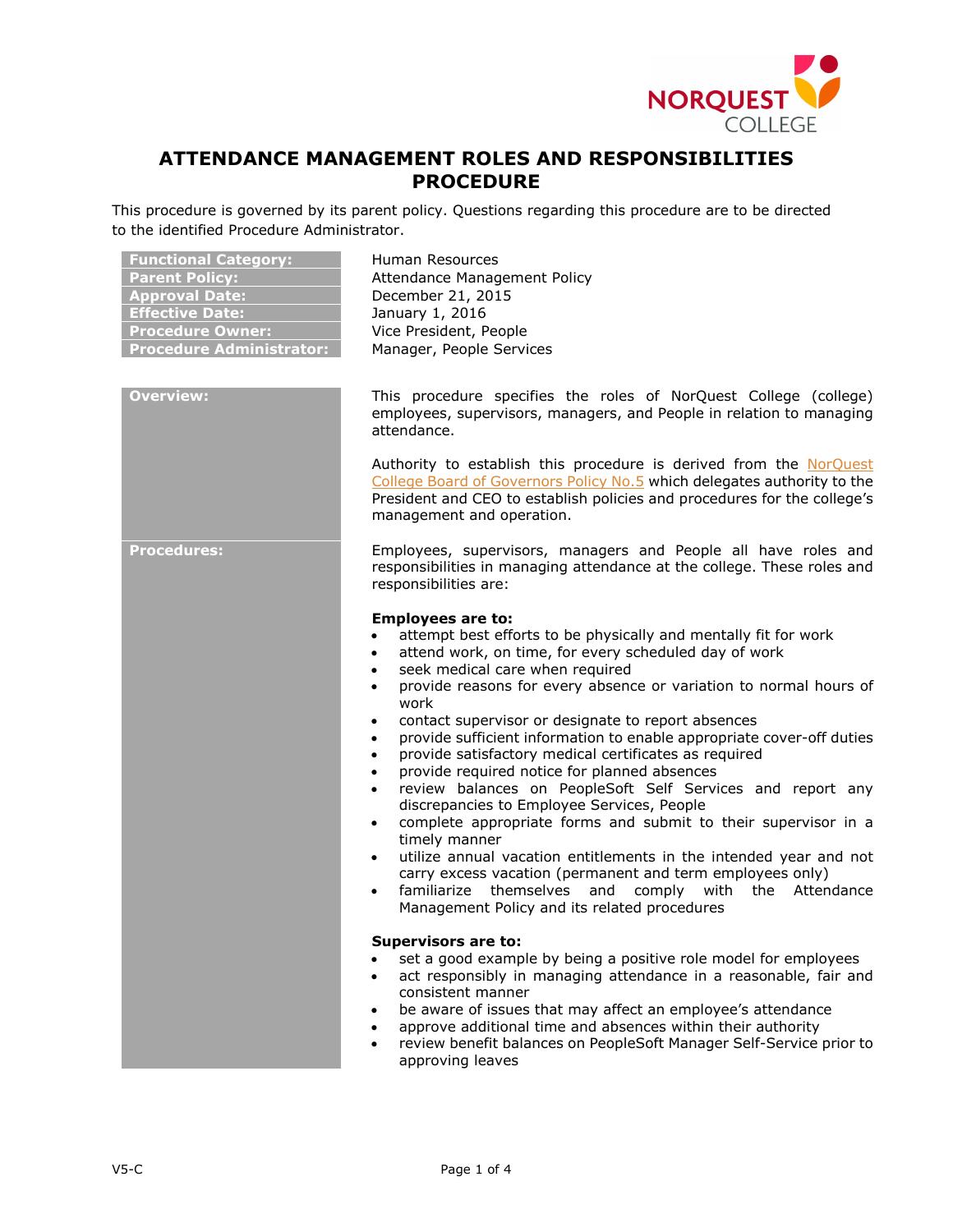

- submit all approved forms to Employee Services, People except for the Additional Pay Report Form which should be sent to Payroll Services, Finance
- seek council and advice from People in matters of interpretation of leave benefits, additional pay and/or in addressing attendance issues
- not allow the carry-over of excessive vacation balances except in rare instances

#### **Managers are to:**

- set a good example by being a positive role model for employees
- be aware of issues that may affect an employee's attendance
- be aware of and promote support programs
- determine blackout periods and communicate to employees
- allow for employees to take vacation breaks accommodate reasonable return to work plans
- ensure employees are familiar with this policy and its related procedures
- perform the role of supervisor for employees that report directly to them

### **People is to:**

- communicate changes to the Attendance Management Policy and its related procedures to the college community
- provide timely advice and counsel to employees, supervisors and managers to ensure consistent application across the college
- provide reports and statistics to managers related to accrued vacation and patterns of absenteeism
- liaise with employees, supervisors, and nurse consultants about the Employee Recovery Assistance Program (ERAP) and facilitate return to work plan meetings

## **Authority for Attendance Management**

"Executive Heads" have the authority to approve regular pay, additional pay and paid leaves of absence. In addition, executive heads have the authority to approve leaves without pay for three (3) months or longer. The Executive Head is able to approve the carry-over of excess vacation.

"Managers" have the authority to approve regular pay, additional pay, and paid leaves of absence for employees that report to them. Deans and Directors have the authority to approve, or delegate approval to a manager, leaves without pay up to three (3) months

"Non-managerial Supervisors" have the authority to approve absences, for permanent and term employees that report to them, for leaves such as illness, vacation, special and/or personal and emergency leave. They can approve leaves without pay up to 10 days. In addition, they can approve regular hours worked for sessional and casual employees.

**Definitions: Additional Pay**: means pay for items such as overtime, modifiers, and allowances.

> **Annual Vacation Entitlement**: means the number of hours or days that an employee is normally entitled to if they worked a full year.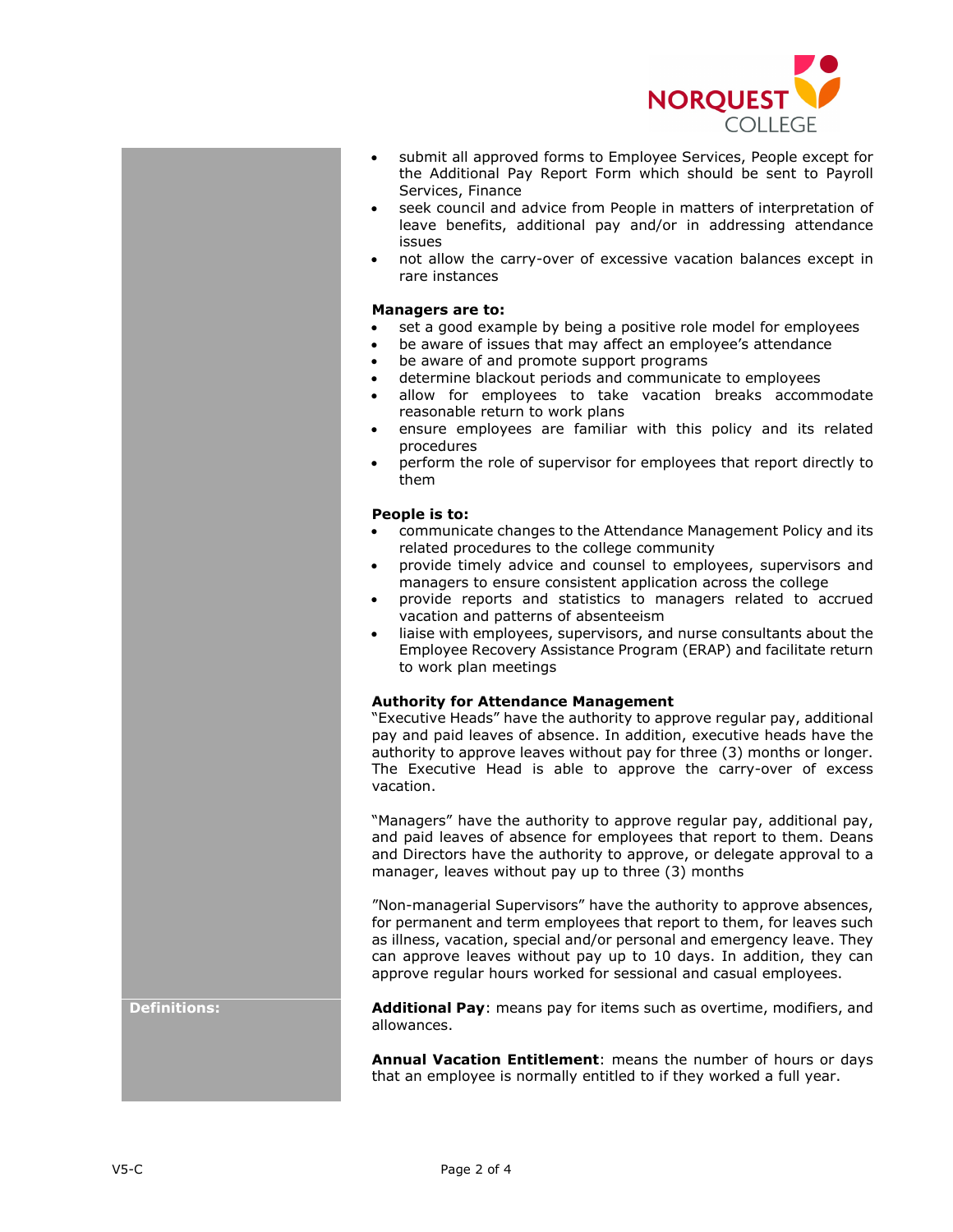

**Blackout Periods**: refers to divisional defined periods of time where employees will not be approved for paid or unpaid leaves of absence except under exceptional circumstances.

**Excess Vacation**: means the carrying of more than an employee's normal annual vacation entitlement at any given time. For example, if an employee normally earns 20 days of vacation annually and currently they have a vacation balance of 25 days, they have 5 days of excessive vacation. Excess vacation carry-over will not normally be allowed except in rare instances approved by an Executive Head (Vice President or President and CEO).

**Executive Head**: means anyone who manages groups of divisions. Executive Managers can include Members of Executive or the President and CEO.

**Manager**: means anyone classified as a Manager and manages a division, department, or unit. Managers can include senior managers, deans, directors, Members of Executive or the President and CEO.

**Planned Absence**: refers to leaves scheduled or approved in advance. Examples of planned absences are vacation leave, funeral leave, moving day, maternity leave, and leaves without pay.

**Return to Work Plan**: means a plan developed to facilitate an employee who has been off work due to illness for an extended period of time. Return to work plans can include reduced hours of work or reduced duties. They are normally for a short period of time to assist the employee during their recovery period. Supervisors and Managers should work through the ERAP program or a Long Term Disability rehab consultant to facilitate return to work plans for employees.

**Supervisor**: means an employee whose job function requires him/her to organize, direct and control the work of others. Supervisors can include team leads, chairs, associate chairs, managers, deans, directors, Members of Executive, or the President and CEO.

**Unplanned Absence**: refers to absences that generally arise unexpectedly making it difficult to approve in advance. Examples of unplanned absences are for personal or family illness and bereavement leave.

**Vacation Liability**: means vacation accrued but not yet taken. In accordance with generally accepted accounting principles, on July 1st of each year the college is required to record a future liability for employee's earned but unused vacation.

**Related NorQuest College Information:**

- [Absence Form](http://theq.norquest.ca/Departments/WDHR/Public-Documents/Forms/Absence-Form.aspx)
- [Absences for Illness or Injury Procedure](https://www.norquest.ca/about-us/policies-procedures/human-resources/attendance-management-policy/absences-for-illness-or-injury-procedures.aspx)
- [Additional Pay Report Form](https://theq.norquest.ca/Departments/WDHR/Public-Documents/Forms/Additional-Pay-Report-(1).aspx)
- [Attendance Management Policy](http://www.norquest.ca/about-us/policies-procedures/human-resources/attendance-management-policy.aspx)
- [AUPE Collective Agreement](http://theq.norquest.ca/Departments/WDHR/Public-Documents/Collective-Agreements-and-Terms-Conditions/AUPE-Collective-Agreement.aspx)
- [Casual Employee Timesheet](http://theq.norquest.ca/Departments/WDHR/Public-Documents/Forms/Casual-Commencement-Package/Casual-Employee-Timesheet.aspx)
- [Clinical Premium and Call Back \(Faculty Only\)](http://theq.norquest.ca/Departments/WDHR/Public-Documents/Forms/Clinical-Premium-and-Callback.aspx)
- [Faculty Collective Agreement](http://theq.norquest.ca/Departments/WDHR/Public-Documents/Collective-Agreements-and-Terms-Conditions/Faculty-Collective-Agreement.aspx)
- Leave Without Pay Application
- [Leave Without Pay Procedure](https://www.norquest.ca/about-us/policies-procedures/human-resources/attendance-management-policy/leave-without-pay-procedures.aspx)